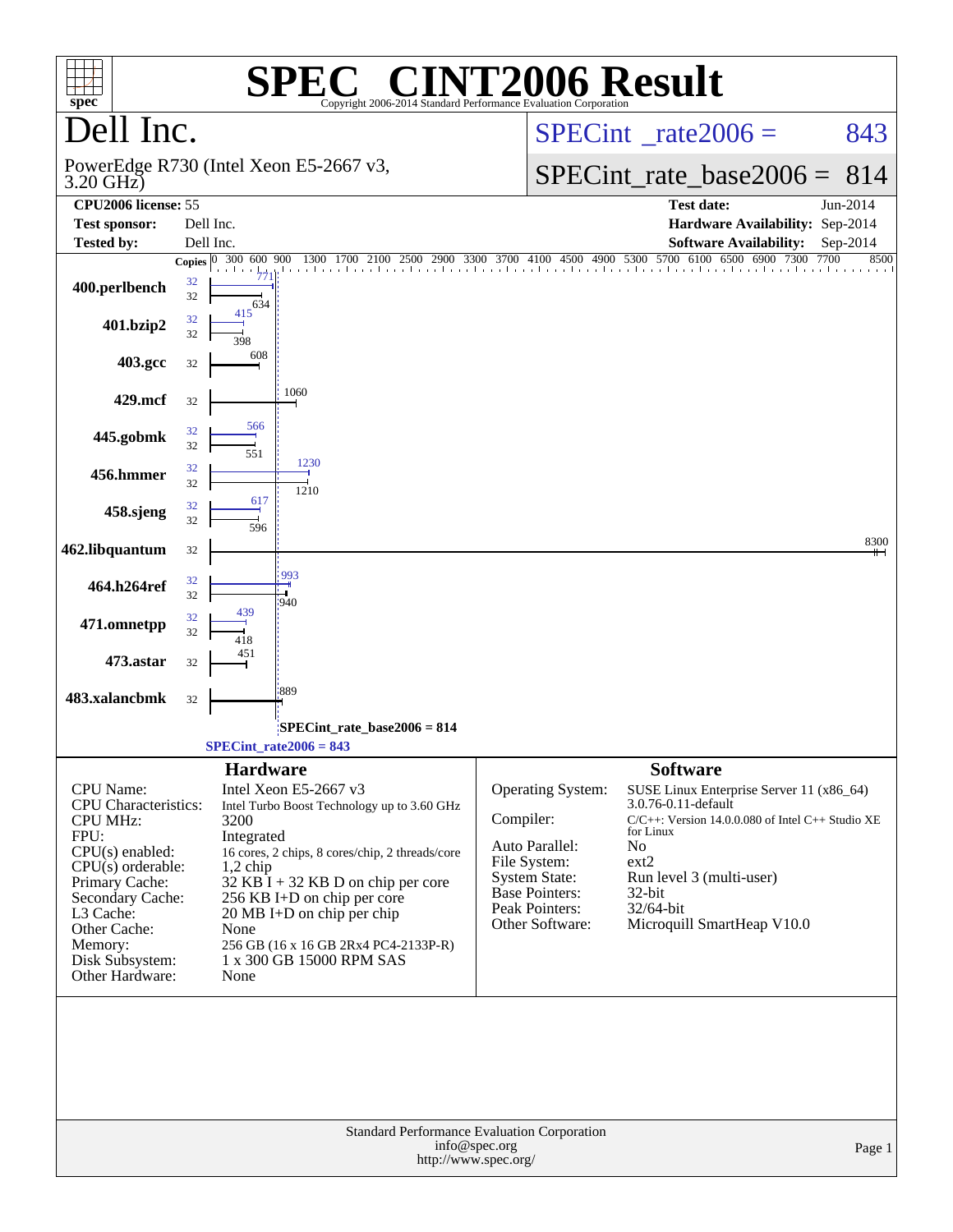

# **[SPEC CINT2006 Result](http://www.spec.org/auto/cpu2006/Docs/result-fields.html#SPECCINT2006Result)**

# Dell Inc.

3.20 GHz) PowerEdge R730 (Intel Xeon E5-2667 v3, SPECint rate $2006 = 843$ 

## [SPECint\\_rate\\_base2006 =](http://www.spec.org/auto/cpu2006/Docs/result-fields.html#SPECintratebase2006) 814

**[CPU2006 license:](http://www.spec.org/auto/cpu2006/Docs/result-fields.html#CPU2006license)** 55 **[Test date:](http://www.spec.org/auto/cpu2006/Docs/result-fields.html#Testdate)** Jun-2014 **[Test sponsor:](http://www.spec.org/auto/cpu2006/Docs/result-fields.html#Testsponsor)** Dell Inc. **[Hardware Availability:](http://www.spec.org/auto/cpu2006/Docs/result-fields.html#HardwareAvailability)** Sep-2014 **[Tested by:](http://www.spec.org/auto/cpu2006/Docs/result-fields.html#Testedby)** Dell Inc. **[Software Availability:](http://www.spec.org/auto/cpu2006/Docs/result-fields.html#SoftwareAvailability)** Sep-2014

#### **[Results Table](http://www.spec.org/auto/cpu2006/Docs/result-fields.html#ResultsTable)**

|                    | <b>Base</b>   |                |       |                                                                                                          |                  |                |            | <b>Peak</b>   |                |              |                |              |                |              |
|--------------------|---------------|----------------|-------|----------------------------------------------------------------------------------------------------------|------------------|----------------|------------|---------------|----------------|--------------|----------------|--------------|----------------|--------------|
| <b>Benchmark</b>   | <b>Copies</b> | <b>Seconds</b> | Ratio | <b>Seconds</b>                                                                                           | Ratio            | <b>Seconds</b> | Ratio      | <b>Copies</b> | <b>Seconds</b> | <b>Ratio</b> | <b>Seconds</b> | <b>Ratio</b> | <b>Seconds</b> | <b>Ratio</b> |
| 400.perlbench      | 32            | 489            | 640   | 493                                                                                                      | 634              | 493            | 634        | 32            | 402            | 777          | 406            | 770          | 406            | 771          |
| 401.bzip2          | 32            | 775            | 398   | 778                                                                                                      | 397              | 776            | 398        | 32            | 745            | 415          | 747            | 413          | 745            | 415          |
| $403.\mathrm{gcc}$ | 32            | 423            | 609   | 427                                                                                                      | 603              | 424            | 608        | 32            | 423            | 609          | 427            | 603          | 424            | 608          |
| $429$ .mcf         | 32            | 274            | 1070  | 274                                                                                                      | <b>1060</b>      | 275            | 1060       | 32            | 274            | 1070         | 274            | 1060         | 275            | 1060         |
| $445$ .gobmk       | 32            | 608            | 552   | 610                                                                                                      | 551              | 609            | 551        | 32            | 593            | 566          | 593            | 566          | 593            | 566          |
| 456.hmmer          | 32            | 248            | 1210  | 247                                                                                                      | 1210             | 246            | 1210       | 32            | 243            | 1230         | 243            | 1230         | 244            | 1220         |
| $458$ .sjeng       | 32            | 651            | 595   | 649                                                                                                      | 596 <sub>l</sub> | 650            | <b>596</b> | 32            | 629            | 616          | 628            | 617          | 628            | 617          |
| 462.libquantum     | 32            | 78.9           | 8410  | 80.1                                                                                                     | 8270             | 79.9           | 8300       | 32            | 78.9           | 8410         | 80.1           | 8270         | 79.9           | 8300         |
| 464.h264ref        | 32            | 757            | 935   | 745                                                                                                      | 950              | 753            | 940        | 32            | 712            | 995          | 727            | 974          | 713            | <u>993</u>   |
| 471.omnetpp        | 32            | 476            | 420   | 481                                                                                                      | 416              | 478            | 418        | 32            | 456            | 438          | 455            | 439          | 453            | 441          |
| 473.astar          | 32            | 498            | 451   | 503                                                                                                      | 447              | 498            | 451        | 32            | 498            | 451          | 503            | 447          | 498            | 451          |
| 483.xalancbmk      | 32            | 248            | 889   | 248                                                                                                      | 890              | 248            | 889        | 32            | 248            | 889          | 248            | 890          | 248            | 889          |
|                    |               |                |       | Results appear in the order in which they were run. Bold underlined text indicates a median measurement. |                  |                |            |               |                |              |                |              |                |              |

#### **[Submit Notes](http://www.spec.org/auto/cpu2006/Docs/result-fields.html#SubmitNotes)**

 The numactl mechanism was used to bind copies to processors. The config file option 'submit' was used to generate numactl commands to bind each copy to a specific processor. For details, please see the config file.

## **[Operating System Notes](http://www.spec.org/auto/cpu2006/Docs/result-fields.html#OperatingSystemNotes)**

Stack size set to unlimited using "ulimit -s unlimited"

#### **[Platform Notes](http://www.spec.org/auto/cpu2006/Docs/result-fields.html#PlatformNotes)**

 BIOS settings: Snoop Mode set to Cluster on Die Virtualization Technology disabled Execute Disable disabled System Profile set to Performance Sysinfo program /root/cpu2006-1.2/config/sysinfo.rev6818 \$Rev: 6818 \$ \$Date:: 2012-07-17 #\$ e86d102572650a6e4d596a3cee98f191 running on linux Fri Jun 20 15:11:04 2014

 This section contains SUT (System Under Test) info as seen by some common utilities. To remove or add to this section, see: <http://www.spec.org/cpu2006/Docs/config.html#sysinfo>

 From /proc/cpuinfo model name : Intel(R) Xeon(R) CPU E5-2667 v3 @ 3.20GHz 2 "physical id"s (chips) 32 "processors" Continued on next page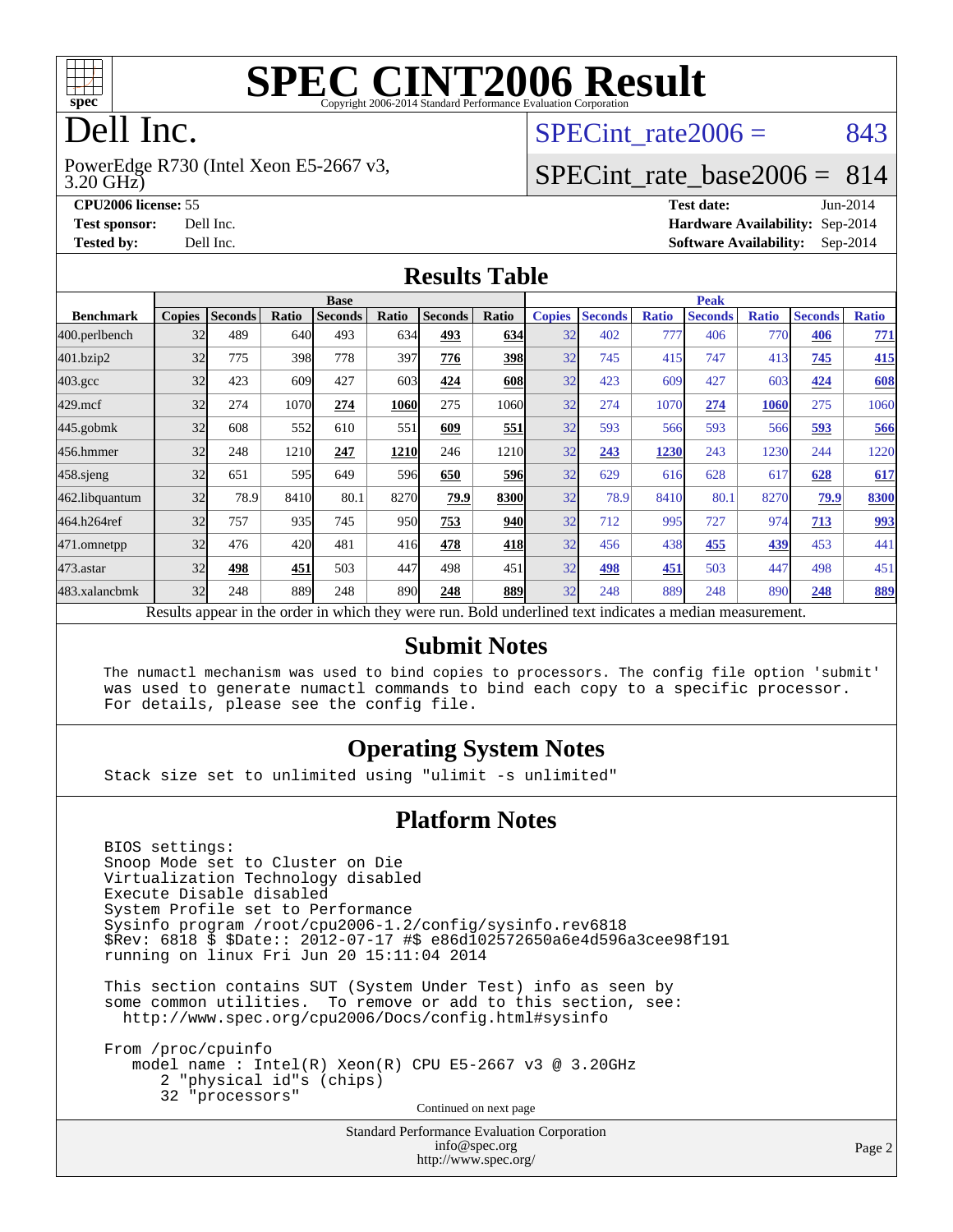

### **[SPEC CINT2006 Result](http://www.spec.org/auto/cpu2006/Docs/result-fields.html#SPECCINT2006Result)** Copyright 2006-2014 Standard Performance Evaluation Corporation

## Dell Inc.

3.20 GHz) PowerEdge R730 (Intel Xeon E5-2667 v3,  $SPECint rate2006 = 843$ 

[SPECint\\_rate\\_base2006 =](http://www.spec.org/auto/cpu2006/Docs/result-fields.html#SPECintratebase2006) 814

**[CPU2006 license:](http://www.spec.org/auto/cpu2006/Docs/result-fields.html#CPU2006license)** 55 **[Test date:](http://www.spec.org/auto/cpu2006/Docs/result-fields.html#Testdate)** Jun-2014 **[Test sponsor:](http://www.spec.org/auto/cpu2006/Docs/result-fields.html#Testsponsor)** Dell Inc. **[Hardware Availability:](http://www.spec.org/auto/cpu2006/Docs/result-fields.html#HardwareAvailability)** Sep-2014 **[Tested by:](http://www.spec.org/auto/cpu2006/Docs/result-fields.html#Testedby)** Dell Inc. **[Software Availability:](http://www.spec.org/auto/cpu2006/Docs/result-fields.html#SoftwareAvailability)** Sep-2014

#### **[Platform Notes \(Continued\)](http://www.spec.org/auto/cpu2006/Docs/result-fields.html#PlatformNotes)**

 cores, siblings (Caution: counting these is hw and system dependent. The following excerpts from /proc/cpuinfo might not be reliable. Use with caution.) cpu cores : 8 siblings : 16 physical 0: cores 0 1 2 3 4 5 6 7 physical 1: cores 0 1 2 3 4 5 6 7 cache size : 20480 KB From /proc/meminfo<br>MemTotal: 264572220 kB HugePages\_Total: 0 Hugepagesize: 2048 kB /usr/bin/lsb\_release -d SUSE Linux Enterprise Server 11 (x86\_64) From /etc/\*release\* /etc/\*version\* SuSE-release: SUSE Linux Enterprise Server 11 (x86\_64) VERSION = 11 PATCHLEVEL = 3 uname -a: Linux linux 3.0.76-0.11-default #1 SMP Fri Jun 14 08:21:43 UTC 2013 (ccab990) x86\_64 x86\_64 x86\_64 GNU/Linux run-level 3 Jun 20 14:44 last=S SPEC is set to: /root/cpu2006-1.2 Filesystem Type Size Used Avail Use% Mounted on /dev/sda2 ext2 267G 8.8G 257G 4% / Additional information from dmidecode: BIOS Dell Inc. 0.3.24 06/12/2014 Memory: 1x 00AD00B300AD HMA42GR7MFR4N-TFTD 16 GB 2133 MHz 8x 00AD063200AD HMA42GR7MFR4N-TFT1 16 GB 2133 MHz 7x 00CE00B300CE M393A2G40DB0-CPB 16 GB 2133 MHz 8x Not Specified Not Specified (End of data from sysinfo program)

#### **[General Notes](http://www.spec.org/auto/cpu2006/Docs/result-fields.html#GeneralNotes)**

Environment variables set by runspec before the start of the run: LD\_LIBRARY\_PATH = "/root/cpu2006-1.2/libs/32:/root/cpu2006-1.2/libs/64:/root/cpu2006-1.2/sh"

 Binaries compiled on a system with 1x Core i7-860 CPU + 8GB memory using RedHat EL 6.4 Transparent Huge Pages enabled with: Continued on next page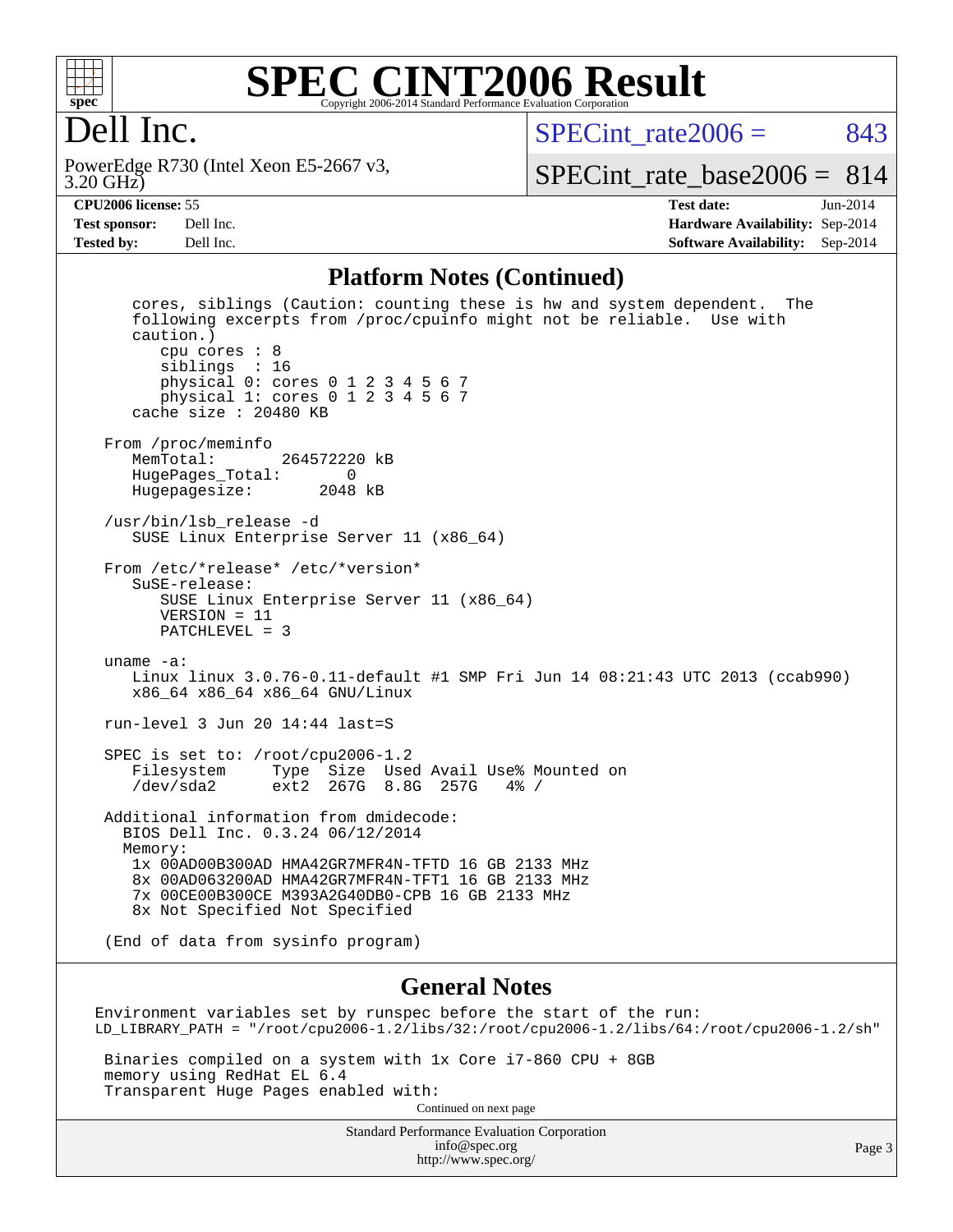

# **[SPEC CINT2006 Result](http://www.spec.org/auto/cpu2006/Docs/result-fields.html#SPECCINT2006Result)**

# Dell Inc.

SPECint rate $2006 = 843$ 

3.20 GHz) PowerEdge R730 (Intel Xeon E5-2667 v3,

SPECint rate base  $2006 = 814$ 

**[CPU2006 license:](http://www.spec.org/auto/cpu2006/Docs/result-fields.html#CPU2006license)** 55 **[Test date:](http://www.spec.org/auto/cpu2006/Docs/result-fields.html#Testdate)** Jun-2014 **[Test sponsor:](http://www.spec.org/auto/cpu2006/Docs/result-fields.html#Testsponsor)** Dell Inc. **[Hardware Availability:](http://www.spec.org/auto/cpu2006/Docs/result-fields.html#HardwareAvailability)** Sep-2014 **[Tested by:](http://www.spec.org/auto/cpu2006/Docs/result-fields.html#Testedby)** Dell Inc. **[Software Availability:](http://www.spec.org/auto/cpu2006/Docs/result-fields.html#SoftwareAvailability)** Sep-2014

### **[General Notes \(Continued\)](http://www.spec.org/auto/cpu2006/Docs/result-fields.html#GeneralNotes)**

 echo always > /sys/kernel/mm/transparent\_hugepage/enabled Filesystem page cache cleared with: echo 1> /proc/sys/vm/drop\_caches runspec command invoked through numactl i.e.: numactl --interleave=all runspec <etc>

**[Base Compiler Invocation](http://www.spec.org/auto/cpu2006/Docs/result-fields.html#BaseCompilerInvocation)**

[C benchmarks](http://www.spec.org/auto/cpu2006/Docs/result-fields.html#Cbenchmarks): [icc -m32](http://www.spec.org/cpu2006/results/res2014q3/cpu2006-20140909-31399.flags.html#user_CCbase_intel_icc_5ff4a39e364c98233615fdd38438c6f2)

[C++ benchmarks:](http://www.spec.org/auto/cpu2006/Docs/result-fields.html#CXXbenchmarks) [icpc -m32](http://www.spec.org/cpu2006/results/res2014q3/cpu2006-20140909-31399.flags.html#user_CXXbase_intel_icpc_4e5a5ef1a53fd332b3c49e69c3330699)

## **[Base Portability Flags](http://www.spec.org/auto/cpu2006/Docs/result-fields.html#BasePortabilityFlags)**

 400.perlbench: [-DSPEC\\_CPU\\_LINUX\\_IA32](http://www.spec.org/cpu2006/results/res2014q3/cpu2006-20140909-31399.flags.html#b400.perlbench_baseCPORTABILITY_DSPEC_CPU_LINUX_IA32) 462.libquantum: [-DSPEC\\_CPU\\_LINUX](http://www.spec.org/cpu2006/results/res2014q3/cpu2006-20140909-31399.flags.html#b462.libquantum_baseCPORTABILITY_DSPEC_CPU_LINUX) 483.xalancbmk: [-DSPEC\\_CPU\\_LINUX](http://www.spec.org/cpu2006/results/res2014q3/cpu2006-20140909-31399.flags.html#b483.xalancbmk_baseCXXPORTABILITY_DSPEC_CPU_LINUX)

## **[Base Optimization Flags](http://www.spec.org/auto/cpu2006/Docs/result-fields.html#BaseOptimizationFlags)**

[C benchmarks](http://www.spec.org/auto/cpu2006/Docs/result-fields.html#Cbenchmarks):

[-xCORE-AVX2](http://www.spec.org/cpu2006/results/res2014q3/cpu2006-20140909-31399.flags.html#user_CCbase_f-xAVX2_5f5fc0cbe2c9f62c816d3e45806c70d7) [-ipo](http://www.spec.org/cpu2006/results/res2014q3/cpu2006-20140909-31399.flags.html#user_CCbase_f-ipo) [-O3](http://www.spec.org/cpu2006/results/res2014q3/cpu2006-20140909-31399.flags.html#user_CCbase_f-O3) [-no-prec-div](http://www.spec.org/cpu2006/results/res2014q3/cpu2006-20140909-31399.flags.html#user_CCbase_f-no-prec-div) [-opt-prefetch](http://www.spec.org/cpu2006/results/res2014q3/cpu2006-20140909-31399.flags.html#user_CCbase_f-opt-prefetch) [-opt-mem-layout-trans=3](http://www.spec.org/cpu2006/results/res2014q3/cpu2006-20140909-31399.flags.html#user_CCbase_f-opt-mem-layout-trans_a7b82ad4bd7abf52556d4961a2ae94d5)

[C++ benchmarks:](http://www.spec.org/auto/cpu2006/Docs/result-fields.html#CXXbenchmarks)

[-xCORE-AVX2](http://www.spec.org/cpu2006/results/res2014q3/cpu2006-20140909-31399.flags.html#user_CXXbase_f-xAVX2_5f5fc0cbe2c9f62c816d3e45806c70d7) [-ipo](http://www.spec.org/cpu2006/results/res2014q3/cpu2006-20140909-31399.flags.html#user_CXXbase_f-ipo) [-O3](http://www.spec.org/cpu2006/results/res2014q3/cpu2006-20140909-31399.flags.html#user_CXXbase_f-O3) [-no-prec-div](http://www.spec.org/cpu2006/results/res2014q3/cpu2006-20140909-31399.flags.html#user_CXXbase_f-no-prec-div) [-opt-prefetch](http://www.spec.org/cpu2006/results/res2014q3/cpu2006-20140909-31399.flags.html#user_CXXbase_f-opt-prefetch) [-opt-mem-layout-trans=3](http://www.spec.org/cpu2006/results/res2014q3/cpu2006-20140909-31399.flags.html#user_CXXbase_f-opt-mem-layout-trans_a7b82ad4bd7abf52556d4961a2ae94d5) [-Wl,-z,muldefs](http://www.spec.org/cpu2006/results/res2014q3/cpu2006-20140909-31399.flags.html#user_CXXbase_link_force_multiple1_74079c344b956b9658436fd1b6dd3a8a) [-L/sh -lsmartheap](http://www.spec.org/cpu2006/results/res2014q3/cpu2006-20140909-31399.flags.html#user_CXXbase_SmartHeap_32f6c82aa1ed9c52345d30cf6e4a0499)

## **[Base Other Flags](http://www.spec.org/auto/cpu2006/Docs/result-fields.html#BaseOtherFlags)**

[C benchmarks](http://www.spec.org/auto/cpu2006/Docs/result-fields.html#Cbenchmarks):

403.gcc: [-Dalloca=\\_alloca](http://www.spec.org/cpu2006/results/res2014q3/cpu2006-20140909-31399.flags.html#b403.gcc_baseEXTRA_CFLAGS_Dalloca_be3056838c12de2578596ca5467af7f3)

## **[Peak Compiler Invocation](http://www.spec.org/auto/cpu2006/Docs/result-fields.html#PeakCompilerInvocation)**

[C benchmarks \(except as noted below\)](http://www.spec.org/auto/cpu2006/Docs/result-fields.html#Cbenchmarksexceptasnotedbelow): [icc -m32](http://www.spec.org/cpu2006/results/res2014q3/cpu2006-20140909-31399.flags.html#user_CCpeak_intel_icc_5ff4a39e364c98233615fdd38438c6f2)

Continued on next page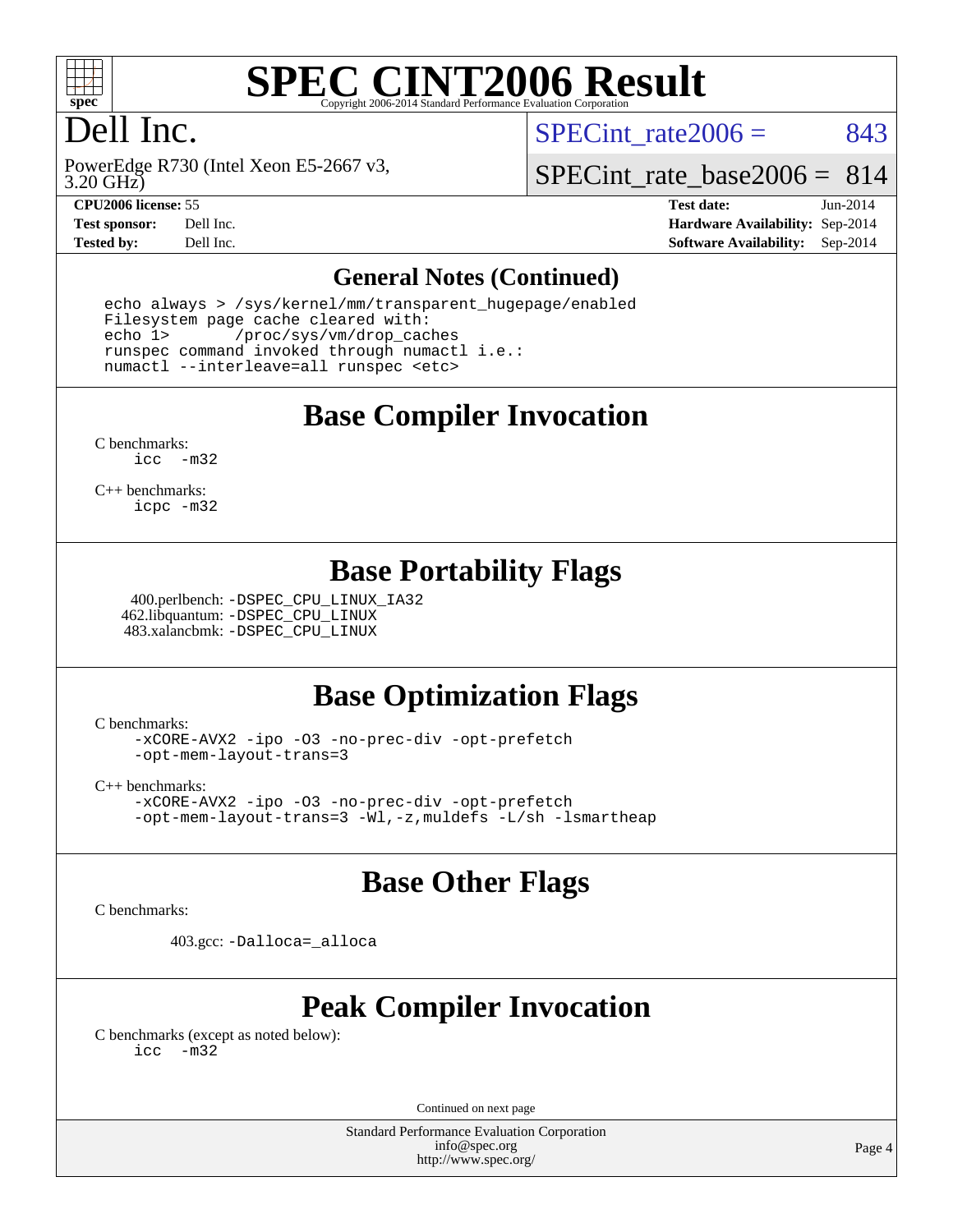

# **[SPEC CINT2006 Result](http://www.spec.org/auto/cpu2006/Docs/result-fields.html#SPECCINT2006Result)**

# Dell Inc.

3.20 GHz) PowerEdge R730 (Intel Xeon E5-2667 v3, SPECint rate $2006 = 843$ 

SPECint rate base2006 =  $814$ 

**[CPU2006 license:](http://www.spec.org/auto/cpu2006/Docs/result-fields.html#CPU2006license)** 55 **[Test date:](http://www.spec.org/auto/cpu2006/Docs/result-fields.html#Testdate)** Jun-2014 **[Test sponsor:](http://www.spec.org/auto/cpu2006/Docs/result-fields.html#Testsponsor)** Dell Inc. **[Hardware Availability:](http://www.spec.org/auto/cpu2006/Docs/result-fields.html#HardwareAvailability)** Sep-2014 **[Tested by:](http://www.spec.org/auto/cpu2006/Docs/result-fields.html#Testedby)** Dell Inc. **[Software Availability:](http://www.spec.org/auto/cpu2006/Docs/result-fields.html#SoftwareAvailability)** Sep-2014

# **[Peak Compiler Invocation \(Continued\)](http://www.spec.org/auto/cpu2006/Docs/result-fields.html#PeakCompilerInvocation)**

400.perlbench: [icc -m64](http://www.spec.org/cpu2006/results/res2014q3/cpu2006-20140909-31399.flags.html#user_peakCCLD400_perlbench_intel_icc_64bit_bda6cc9af1fdbb0edc3795bac97ada53)

401.bzip2: [icc -m64](http://www.spec.org/cpu2006/results/res2014q3/cpu2006-20140909-31399.flags.html#user_peakCCLD401_bzip2_intel_icc_64bit_bda6cc9af1fdbb0edc3795bac97ada53)

456.hmmer: [icc -m64](http://www.spec.org/cpu2006/results/res2014q3/cpu2006-20140909-31399.flags.html#user_peakCCLD456_hmmer_intel_icc_64bit_bda6cc9af1fdbb0edc3795bac97ada53)

458.sjeng: [icc -m64](http://www.spec.org/cpu2006/results/res2014q3/cpu2006-20140909-31399.flags.html#user_peakCCLD458_sjeng_intel_icc_64bit_bda6cc9af1fdbb0edc3795bac97ada53)

[C++ benchmarks:](http://www.spec.org/auto/cpu2006/Docs/result-fields.html#CXXbenchmarks) [icpc -m32](http://www.spec.org/cpu2006/results/res2014q3/cpu2006-20140909-31399.flags.html#user_CXXpeak_intel_icpc_4e5a5ef1a53fd332b3c49e69c3330699)

## **[Peak Portability Flags](http://www.spec.org/auto/cpu2006/Docs/result-fields.html#PeakPortabilityFlags)**

 400.perlbench: [-DSPEC\\_CPU\\_LP64](http://www.spec.org/cpu2006/results/res2014q3/cpu2006-20140909-31399.flags.html#b400.perlbench_peakCPORTABILITY_DSPEC_CPU_LP64) [-DSPEC\\_CPU\\_LINUX\\_X64](http://www.spec.org/cpu2006/results/res2014q3/cpu2006-20140909-31399.flags.html#b400.perlbench_peakCPORTABILITY_DSPEC_CPU_LINUX_X64) 401.bzip2: [-DSPEC\\_CPU\\_LP64](http://www.spec.org/cpu2006/results/res2014q3/cpu2006-20140909-31399.flags.html#suite_peakCPORTABILITY401_bzip2_DSPEC_CPU_LP64) 456.hmmer: [-DSPEC\\_CPU\\_LP64](http://www.spec.org/cpu2006/results/res2014q3/cpu2006-20140909-31399.flags.html#suite_peakCPORTABILITY456_hmmer_DSPEC_CPU_LP64) 458.sjeng: [-DSPEC\\_CPU\\_LP64](http://www.spec.org/cpu2006/results/res2014q3/cpu2006-20140909-31399.flags.html#suite_peakCPORTABILITY458_sjeng_DSPEC_CPU_LP64) 462.libquantum: [-DSPEC\\_CPU\\_LINUX](http://www.spec.org/cpu2006/results/res2014q3/cpu2006-20140909-31399.flags.html#b462.libquantum_peakCPORTABILITY_DSPEC_CPU_LINUX) 483.xalancbmk: [-DSPEC\\_CPU\\_LINUX](http://www.spec.org/cpu2006/results/res2014q3/cpu2006-20140909-31399.flags.html#b483.xalancbmk_peakCXXPORTABILITY_DSPEC_CPU_LINUX)

## **[Peak Optimization Flags](http://www.spec.org/auto/cpu2006/Docs/result-fields.html#PeakOptimizationFlags)**

[C benchmarks](http://www.spec.org/auto/cpu2006/Docs/result-fields.html#Cbenchmarks):

 400.perlbench: [-xCORE-AVX2](http://www.spec.org/cpu2006/results/res2014q3/cpu2006-20140909-31399.flags.html#user_peakPASS2_CFLAGSPASS2_LDCFLAGS400_perlbench_f-xAVX2_5f5fc0cbe2c9f62c816d3e45806c70d7)(pass 2) [-prof-gen](http://www.spec.org/cpu2006/results/res2014q3/cpu2006-20140909-31399.flags.html#user_peakPASS1_CFLAGSPASS1_LDCFLAGS400_perlbench_prof_gen_e43856698f6ca7b7e442dfd80e94a8fc)(pass 1) [-ipo](http://www.spec.org/cpu2006/results/res2014q3/cpu2006-20140909-31399.flags.html#user_peakPASS2_CFLAGSPASS2_LDCFLAGS400_perlbench_f-ipo)(pass 2) [-O3](http://www.spec.org/cpu2006/results/res2014q3/cpu2006-20140909-31399.flags.html#user_peakPASS2_CFLAGSPASS2_LDCFLAGS400_perlbench_f-O3)(pass 2) [-no-prec-div](http://www.spec.org/cpu2006/results/res2014q3/cpu2006-20140909-31399.flags.html#user_peakPASS2_CFLAGSPASS2_LDCFLAGS400_perlbench_f-no-prec-div)(pass 2) [-prof-use](http://www.spec.org/cpu2006/results/res2014q3/cpu2006-20140909-31399.flags.html#user_peakPASS2_CFLAGSPASS2_LDCFLAGS400_perlbench_prof_use_bccf7792157ff70d64e32fe3e1250b55)(pass 2) [-auto-ilp32](http://www.spec.org/cpu2006/results/res2014q3/cpu2006-20140909-31399.flags.html#user_peakCOPTIMIZE400_perlbench_f-auto-ilp32) 401.bzip2: [-xCORE-AVX2](http://www.spec.org/cpu2006/results/res2014q3/cpu2006-20140909-31399.flags.html#user_peakPASS2_CFLAGSPASS2_LDCFLAGS401_bzip2_f-xAVX2_5f5fc0cbe2c9f62c816d3e45806c70d7)(pass 2) [-prof-gen](http://www.spec.org/cpu2006/results/res2014q3/cpu2006-20140909-31399.flags.html#user_peakPASS1_CFLAGSPASS1_LDCFLAGS401_bzip2_prof_gen_e43856698f6ca7b7e442dfd80e94a8fc)(pass 1) [-ipo](http://www.spec.org/cpu2006/results/res2014q3/cpu2006-20140909-31399.flags.html#user_peakPASS2_CFLAGSPASS2_LDCFLAGS401_bzip2_f-ipo)(pass 2) [-O3](http://www.spec.org/cpu2006/results/res2014q3/cpu2006-20140909-31399.flags.html#user_peakPASS2_CFLAGSPASS2_LDCFLAGS401_bzip2_f-O3)(pass 2) [-no-prec-div](http://www.spec.org/cpu2006/results/res2014q3/cpu2006-20140909-31399.flags.html#user_peakPASS2_CFLAGSPASS2_LDCFLAGS401_bzip2_f-no-prec-div)(pass 2) [-prof-use](http://www.spec.org/cpu2006/results/res2014q3/cpu2006-20140909-31399.flags.html#user_peakPASS2_CFLAGSPASS2_LDCFLAGS401_bzip2_prof_use_bccf7792157ff70d64e32fe3e1250b55)(pass 2) [-opt-prefetch](http://www.spec.org/cpu2006/results/res2014q3/cpu2006-20140909-31399.flags.html#user_peakCOPTIMIZE401_bzip2_f-opt-prefetch) [-auto-ilp32](http://www.spec.org/cpu2006/results/res2014q3/cpu2006-20140909-31399.flags.html#user_peakCOPTIMIZE401_bzip2_f-auto-ilp32) [-ansi-alias](http://www.spec.org/cpu2006/results/res2014q3/cpu2006-20140909-31399.flags.html#user_peakCOPTIMIZE401_bzip2_f-ansi-alias)  $403.\text{gcc: basepeak}$  = yes  $429$ .mcf: basepeak = yes 445.gobmk: [-xCORE-AVX2](http://www.spec.org/cpu2006/results/res2014q3/cpu2006-20140909-31399.flags.html#user_peakPASS2_CFLAGSPASS2_LDCFLAGS445_gobmk_f-xAVX2_5f5fc0cbe2c9f62c816d3e45806c70d7)(pass 2) [-prof-gen](http://www.spec.org/cpu2006/results/res2014q3/cpu2006-20140909-31399.flags.html#user_peakPASS1_CFLAGSPASS1_LDCFLAGS445_gobmk_prof_gen_e43856698f6ca7b7e442dfd80e94a8fc)(pass 1) [-prof-use](http://www.spec.org/cpu2006/results/res2014q3/cpu2006-20140909-31399.flags.html#user_peakPASS2_CFLAGSPASS2_LDCFLAGS445_gobmk_prof_use_bccf7792157ff70d64e32fe3e1250b55)(pass 2) [-ansi-alias](http://www.spec.org/cpu2006/results/res2014q3/cpu2006-20140909-31399.flags.html#user_peakCOPTIMIZE445_gobmk_f-ansi-alias) [-opt-mem-layout-trans=3](http://www.spec.org/cpu2006/results/res2014q3/cpu2006-20140909-31399.flags.html#user_peakCOPTIMIZE445_gobmk_f-opt-mem-layout-trans_a7b82ad4bd7abf52556d4961a2ae94d5) 456.hmmer: [-xCORE-AVX2](http://www.spec.org/cpu2006/results/res2014q3/cpu2006-20140909-31399.flags.html#user_peakCOPTIMIZE456_hmmer_f-xAVX2_5f5fc0cbe2c9f62c816d3e45806c70d7) [-ipo](http://www.spec.org/cpu2006/results/res2014q3/cpu2006-20140909-31399.flags.html#user_peakCOPTIMIZE456_hmmer_f-ipo) [-O3](http://www.spec.org/cpu2006/results/res2014q3/cpu2006-20140909-31399.flags.html#user_peakCOPTIMIZE456_hmmer_f-O3) [-no-prec-div](http://www.spec.org/cpu2006/results/res2014q3/cpu2006-20140909-31399.flags.html#user_peakCOPTIMIZE456_hmmer_f-no-prec-div) [-unroll2](http://www.spec.org/cpu2006/results/res2014q3/cpu2006-20140909-31399.flags.html#user_peakCOPTIMIZE456_hmmer_f-unroll_784dae83bebfb236979b41d2422d7ec2) [-auto-ilp32](http://www.spec.org/cpu2006/results/res2014q3/cpu2006-20140909-31399.flags.html#user_peakCOPTIMIZE456_hmmer_f-auto-ilp32) 458.sjeng: [-xCORE-AVX2](http://www.spec.org/cpu2006/results/res2014q3/cpu2006-20140909-31399.flags.html#user_peakPASS2_CFLAGSPASS2_LDCFLAGS458_sjeng_f-xAVX2_5f5fc0cbe2c9f62c816d3e45806c70d7)(pass 2) [-prof-gen](http://www.spec.org/cpu2006/results/res2014q3/cpu2006-20140909-31399.flags.html#user_peakPASS1_CFLAGSPASS1_LDCFLAGS458_sjeng_prof_gen_e43856698f6ca7b7e442dfd80e94a8fc)(pass 1) [-ipo](http://www.spec.org/cpu2006/results/res2014q3/cpu2006-20140909-31399.flags.html#user_peakPASS2_CFLAGSPASS2_LDCFLAGS458_sjeng_f-ipo)(pass 2) [-O3](http://www.spec.org/cpu2006/results/res2014q3/cpu2006-20140909-31399.flags.html#user_peakPASS2_CFLAGSPASS2_LDCFLAGS458_sjeng_f-O3)(pass 2) [-no-prec-div](http://www.spec.org/cpu2006/results/res2014q3/cpu2006-20140909-31399.flags.html#user_peakPASS2_CFLAGSPASS2_LDCFLAGS458_sjeng_f-no-prec-div)(pass 2) [-prof-use](http://www.spec.org/cpu2006/results/res2014q3/cpu2006-20140909-31399.flags.html#user_peakPASS2_CFLAGSPASS2_LDCFLAGS458_sjeng_prof_use_bccf7792157ff70d64e32fe3e1250b55)(pass 2) [-unroll4](http://www.spec.org/cpu2006/results/res2014q3/cpu2006-20140909-31399.flags.html#user_peakCOPTIMIZE458_sjeng_f-unroll_4e5e4ed65b7fd20bdcd365bec371b81f) [-auto-ilp32](http://www.spec.org/cpu2006/results/res2014q3/cpu2006-20140909-31399.flags.html#user_peakCOPTIMIZE458_sjeng_f-auto-ilp32)

Continued on next page

Standard Performance Evaluation Corporation [info@spec.org](mailto:info@spec.org) <http://www.spec.org/>

Page 5